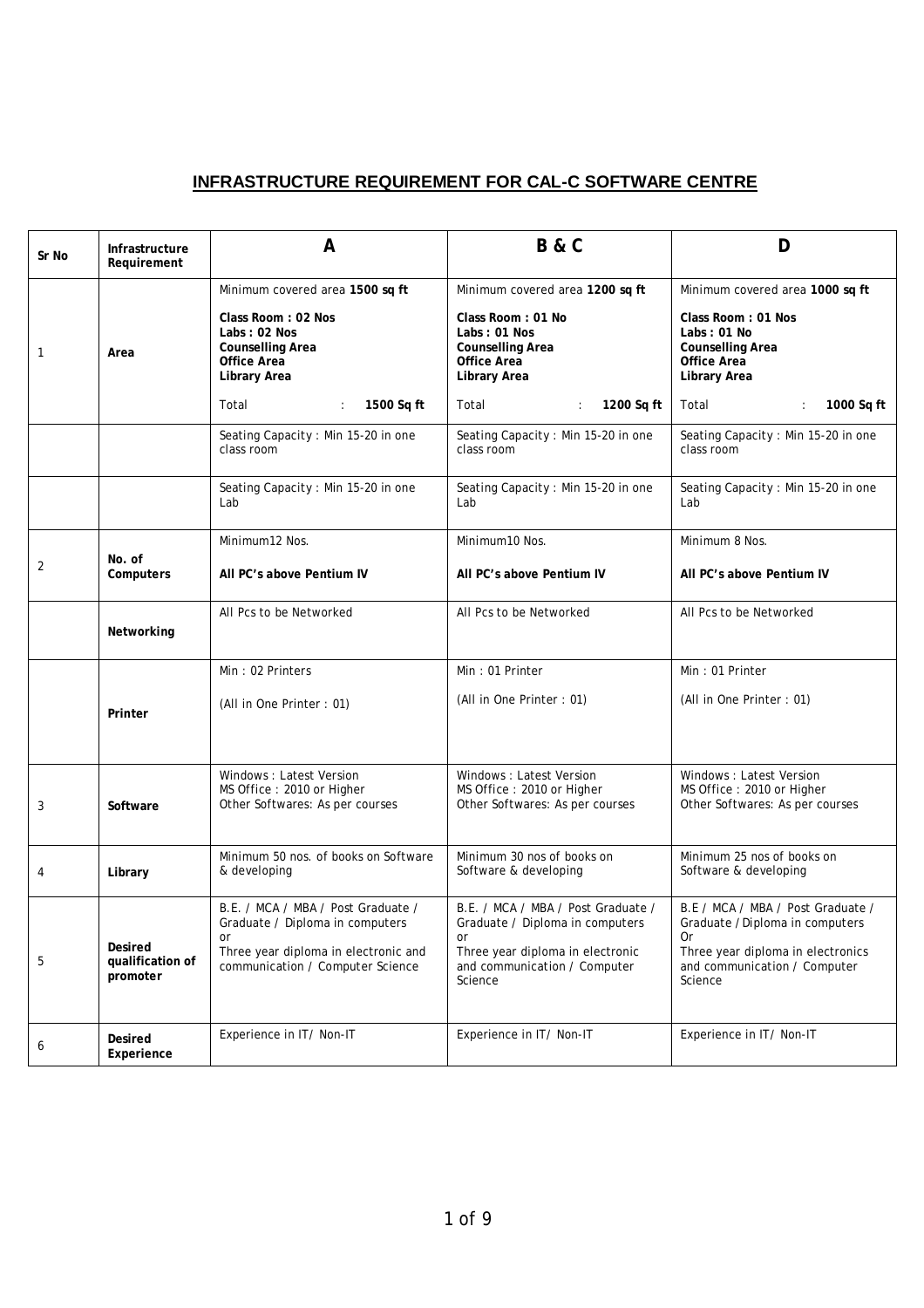| 7  | Investment<br>Required<br>(Inclusive of<br>Recurring<br>expenses for<br>one year)<br>License fee for<br>three years | Approximately 7.90 lacs<br>(Annual Joint Advertisement<br>Contribution to be paid as per the<br>contribution criteria laid down by<br>Punjab Infotech)                                                                                                                                                                                                                                                   | Approximately 6.55 Lacs<br>(LF for B Category is 0.75<br>LF for C Category is 0.60)<br>(Annual Joint Advertisement<br>Contribution to be paid as per the<br>contribution criteria laid down by<br>Punjab Infotech)                                                                                                                                       | Approximately 5.10 lacs<br>(Annual Joint Advertisement<br>Contribution to be paid as per the<br>contribution criteria laid down by<br>Punjab Infotech)                                                                                                                                                                                                |
|----|---------------------------------------------------------------------------------------------------------------------|----------------------------------------------------------------------------------------------------------------------------------------------------------------------------------------------------------------------------------------------------------------------------------------------------------------------------------------------------------------------------------------------------------|----------------------------------------------------------------------------------------------------------------------------------------------------------------------------------------------------------------------------------------------------------------------------------------------------------------------------------------------------------|-------------------------------------------------------------------------------------------------------------------------------------------------------------------------------------------------------------------------------------------------------------------------------------------------------------------------------------------------------|
|    |                                                                                                                     | <b>Rs/Lacs</b><br><b>Fixed Expenses</b><br>License fee<br>1.00<br>$\ddot{\phantom{a}}$<br>Computers<br>$\ddot{\cdot}$<br>1.50<br>Furniture<br>1.50<br>$\ddot{\phantom{a}}$<br>Teaching Aid<br>$\ddot{\cdot}$<br>0.50<br><b>Recurring Expenses</b><br>Salary to staff<br>$\sim$ 1.<br>1.50<br>Rent+Elect<br>1.50<br>$\ddot{\phantom{a}}$<br>Misc (Books, tele etc) :<br>0.40<br>--------<br>7.90<br>Total | Rs/Lacs<br><b>Fixed Expenses</b><br>License fee<br>0.75<br>$\ddot{\phantom{a}}$<br>Computers<br>1.25<br>$\ddot{\phantom{a}}$<br>1.25<br>Furniture<br>0.50<br>Teaching Aid<br><b>Recurring Expenses</b><br>Salary to staff<br>1.25<br>Rent+Elect<br>1.25<br>Misc (Books, tele etc) :<br>0.30<br><u>________</u><br>Total<br>6.55                          | Rs/Lacs<br><b>Fixed Expenses</b><br>License fee<br>0.30<br>Computers<br>$\ddot{\phantom{a}}$<br>1.00<br>Furniture<br>1.00<br>$\mathbf{r}$<br>Teaching Aid<br>0.50<br><b>Recurring Expenses</b><br>Salary to staff<br>1.00<br>$\cdot$ :<br>Rent+Elect<br>1.00<br>$\ddot{\phantom{a}}$<br>Misc (Books, tele etc) :<br>0.30<br>--------<br>Total<br>5.10 |
|    | <b>Faculty</b>                                                                                                      | Minimum Two (for new centre)<br>Full time employee                                                                                                                                                                                                                                                                                                                                                       | Minimum Two (For New Centre)<br><b>Full Time Employee</b>                                                                                                                                                                                                                                                                                                | Minimum Two (For New Centre)<br><b>Full Time Employee</b>                                                                                                                                                                                                                                                                                             |
|    |                                                                                                                     | B.E. / M.C.A. or 'B' level of DOEACC or<br>equivalent.<br><b>or</b><br>Support faculty should have at least<br>M.Sc.(Electronics/Computer) /<br>degree/ 3 years Diploma from Govt<br>recognized Institution<br><b>or</b><br>Advanced diploma or equivalent of<br>CAL-C/'A' level of DOEACC<br>(For PGDCA Course, Experienced<br>faculty is required)                                                     | B.E. / M.C.A. or 'B' level of DOEACC<br>or equivalent.<br><sub>or</sub><br>Support faculty should have at least<br>M.Sc.(Electronics/Computer) /<br>degree/ 3 years Diploma from Govt<br>recognized Institution<br><b>or</b><br>Advanced diploma or equivalent of<br>CAL-C/'A' level of DOEACC<br>(For PGDCA Course, Experienced<br>faculty is required) | B.E. / M.C.A. or 'B' level of DOEACC<br>or equivalent.<br><b>or</b><br>Support faculty should have at least<br>M.Sc.(Electronics/Computer) /<br>degree/ 3 years Diploma from Govt<br>recognized Institution<br><b>or</b><br>Advanced diploma or equivalent of<br>CAL-C/'A' level of DOEACC<br>(For PGDCA Course, Experienced<br>faculty is required)  |
| 9  | <b>Other Staff</b>                                                                                                  | Counsellor<br>Counsellor<br>One<br>Graduate with knowledge of<br>computer operations and well in<br>communication skills<br>(Initial Training required)                                                                                                                                                                                                                                                  | Counsellor<br>Counsellor<br>One<br>Graduate with knowledge of<br>computer operations and well in<br>communication skills<br>(Initial Training required)                                                                                                                                                                                                  | Counsellor<br>Counsellor<br>One<br>Graduate with knowledge of<br>computer operations and well in<br>communication skills<br>(Initial Training required)                                                                                                                                                                                               |
|    |                                                                                                                     | Helper<br>Helper<br>one<br>$\ddot{\phantom{a}}$                                                                                                                                                                                                                                                                                                                                                          | Helper<br>Helper<br>$\ddot{\phantom{a}}$<br>one                                                                                                                                                                                                                                                                                                          | Helper<br>Helper<br>one<br>÷                                                                                                                                                                                                                                                                                                                          |
| 10 | <b>Staff Teacher</b><br>Ratio                                                                                       | 01:20                                                                                                                                                                                                                                                                                                                                                                                                    | 01:20                                                                                                                                                                                                                                                                                                                                                    | 01:20                                                                                                                                                                                                                                                                                                                                                 |
| 11 | Maximum batch<br>size                                                                                               | 25students                                                                                                                                                                                                                                                                                                                                                                                               | 20 students                                                                                                                                                                                                                                                                                                                                              | 20 students                                                                                                                                                                                                                                                                                                                                           |
| 12 | Internet<br>Connection                                                                                              | Required                                                                                                                                                                                                                                                                                                                                                                                                 | Required                                                                                                                                                                                                                                                                                                                                                 | Required                                                                                                                                                                                                                                                                                                                                              |
| 13 | Power Back up                                                                                                       | Generator 5 KVA                                                                                                                                                                                                                                                                                                                                                                                          | Generator 5 KVA                                                                                                                                                                                                                                                                                                                                          | Generator 5 KVA                                                                                                                                                                                                                                                                                                                                       |
| 14 | <b>Teaching Aid</b>                                                                                                 | <b>LCD Projector</b>                                                                                                                                                                                                                                                                                                                                                                                     | <b>LCD Projector</b>                                                                                                                                                                                                                                                                                                                                     | <b>LCD Projector</b>                                                                                                                                                                                                                                                                                                                                  |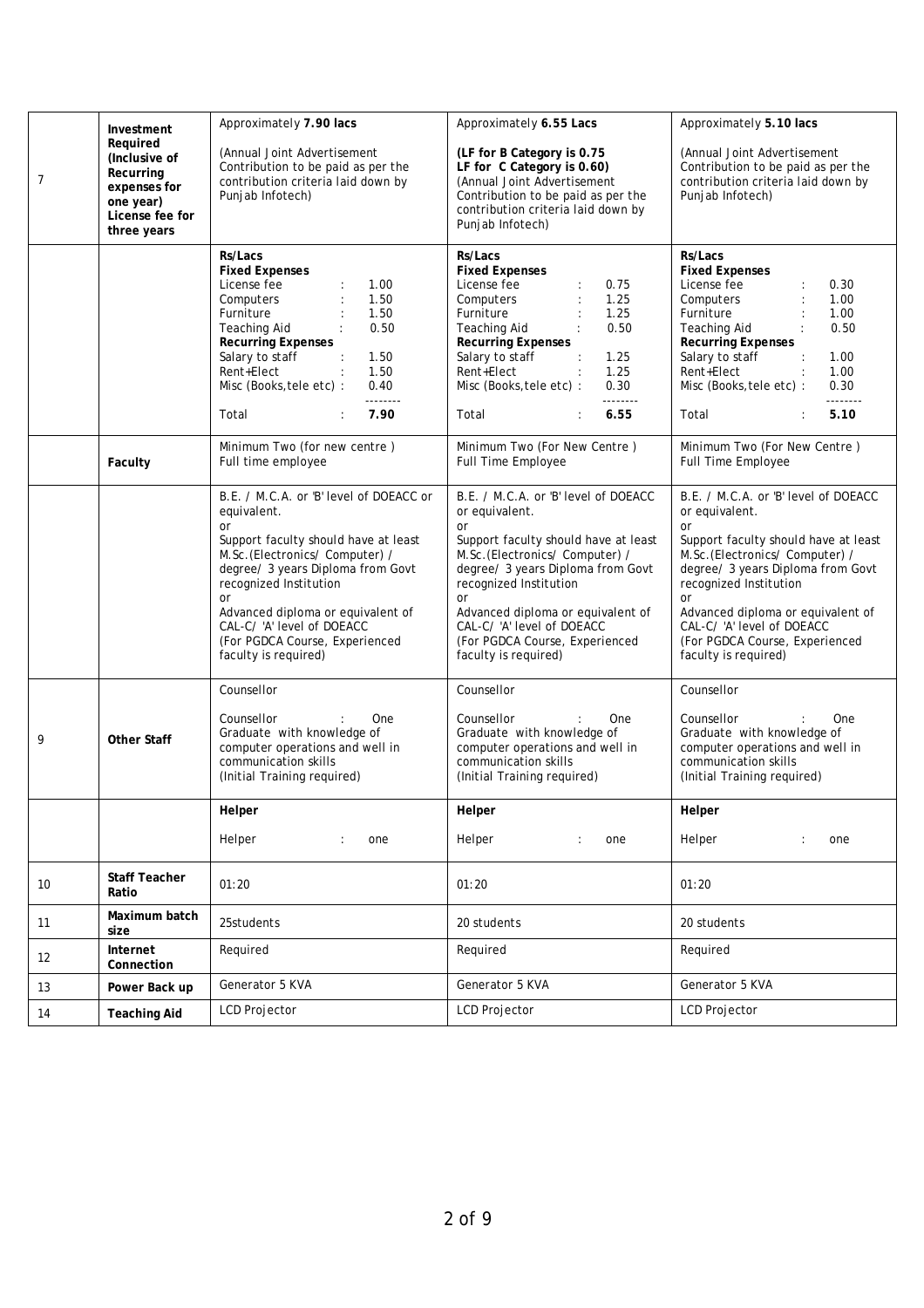## **INFRASTRUCTURE REQUIREMENT FOR HARDWARE CENTRE**

| Sr No | Infrastructure<br>Requirement                  | A                                                                                                                                                       | <b>B&amp;C</b>                                                                                                                                             | D                                                                                                                                                                                                                                                                                                                 |
|-------|------------------------------------------------|---------------------------------------------------------------------------------------------------------------------------------------------------------|------------------------------------------------------------------------------------------------------------------------------------------------------------|-------------------------------------------------------------------------------------------------------------------------------------------------------------------------------------------------------------------------------------------------------------------------------------------------------------------|
| 1     | Area                                           | Minimum covered area 1500 sq ft<br>Class Room: 02 Nos<br>Labs: 02 Nos<br><b>Counselling Area</b><br><b>Office Area</b><br><b>Library Area</b>           | Minimum covered area 1200 sq ft<br>Class Room: 01 No<br>Labs: 01 Nos<br><b>Counselling Area</b><br><b>Office Area</b><br><b>Library Area</b>               | Minimum covered area 1000 sq ft<br>Class Room: 01 Nos<br>Labs: 01 No<br><b>Counselling Area</b><br><b>Office Area</b><br><b>Library Area</b>                                                                                                                                                                      |
|       |                                                | 1500 Sq ft<br>Total                                                                                                                                     | Total<br>1200 Sq ft                                                                                                                                        | Total<br>1000 Sq ft                                                                                                                                                                                                                                                                                               |
|       |                                                | Seating Capacity : Min 15-20 in one<br>class room                                                                                                       | Seating Capacity : Min 15-20 in one<br>class room                                                                                                          | Seating Capacity : Min 15-20 in one<br>class room                                                                                                                                                                                                                                                                 |
|       |                                                | Seating Capacity : Min 15-20 in one<br>Lab                                                                                                              | Seating Capacity : Min 15-20 in one<br>Lab                                                                                                                 | Seating Capacity : Min 15-20 in one<br>Lab                                                                                                                                                                                                                                                                        |
|       |                                                | Minimum12 Nos.                                                                                                                                          | Minimum10 Nos.                                                                                                                                             | Minimum 8 Nos.                                                                                                                                                                                                                                                                                                    |
| 2     | No. of<br><b>Computers</b>                     | All PC's above Pentium IV                                                                                                                               | All PC's above Pentium IV                                                                                                                                  | All PC's above Pentium IV                                                                                                                                                                                                                                                                                         |
|       | Networking                                     | All Pcs to be Networked                                                                                                                                 | All Pcs to be Networked                                                                                                                                    | All Pcs to be Networked                                                                                                                                                                                                                                                                                           |
|       |                                                | Min: 02 Printers                                                                                                                                        | Min: 01 Printer                                                                                                                                            | Min: 01 Printer                                                                                                                                                                                                                                                                                                   |
|       | Printer                                        | (All in One Printer: 01)                                                                                                                                | (All in One Printer: 01)                                                                                                                                   | (All in One Printer: 01)                                                                                                                                                                                                                                                                                          |
| 3     | Software                                       | Windows: Latest Version<br>MS Office: 2010 or Higher<br>Other Softwares: As per courses                                                                 | Windows: Latest Version<br>MS Office: 2010 or Higher<br>Other Softwares: As per courses                                                                    | Windows: Latest Version<br>MS Office: 2010 or Higher<br>Other Softwares: As per courses                                                                                                                                                                                                                           |
|       | Hardware                                       | Discrete Trainer Board<br>⋗<br>➤<br>Digital Trainer Board<br>⋗<br>SMPS trainer board<br>➤<br>Bread Board Trainer kit<br>⋗<br>CRO<br>Dual Trace          | Discrete Trainer Board<br>➤<br>⋗<br>Digital Trainer Board<br>SMPS trainer board<br>⋗<br>➤<br>Bread Board Trainer kit<br>⋗<br>CRO<br>Dual Trace             | Discrete Trainer Board<br>➤<br>$\blacktriangleright$<br>Digital Trainer Board<br>SMPS trainer board<br>$\blacktriangleright$<br>➤<br>Bread Board Trainer kit<br>⋗<br>CRO<br>Tool kit (5) Minimum 01 set for every 25 stadents (5) Minimum 01 set for every 25 oxthest a Minimum 01 set for every 25<br>Dual Trace |
| 4     | Library                                        | Minimum 50 nos. of books on Software<br>& developing                                                                                                    | Minimum 30 nos of books on<br>Software & developing                                                                                                        | Minimum 25 nos of books on Software<br>& developing                                                                                                                                                                                                                                                               |
| 5     | <b>Desired</b><br>qualification of<br>promoter | B.E. / MCA / MBA / Post Graduate /<br>Graduate / Diploma in computers<br>or<br>Three year diploma in electronic and<br>communication / Computer Science | B.E. / MCA / MBA / Post Graduate /<br>Graduate / Diploma in computers<br>or<br>Three year diploma in electronic<br>and communication / Computer<br>Science | B.E / MCA / MBA / Post Graduate /<br>Graduate / Diploma in computers<br>0r<br>Three year diploma in electronics and<br>communication / Computer Science                                                                                                                                                           |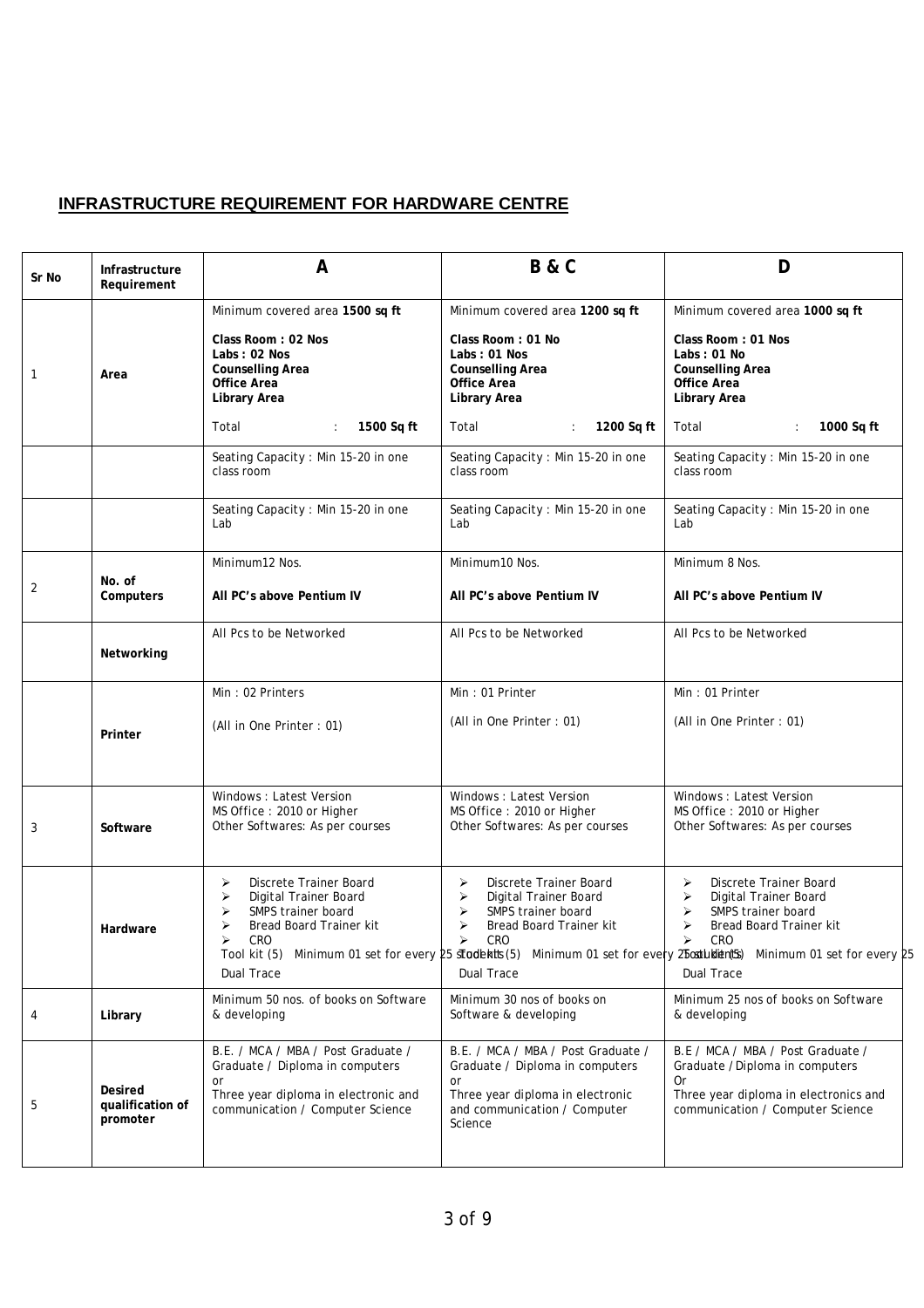| 6  | <b>Desired</b><br><b>Experience</b>                                                                                 | Experience in IT/ Non-IT                                                                                                                                                                                                                                                                                                               | Experience in IT/ Non-IT                                                                                                                                                                                                                                                                                                               | Experience in IT/ Non-IT                                                                                                                                                                                                                                                                                                                      |
|----|---------------------------------------------------------------------------------------------------------------------|----------------------------------------------------------------------------------------------------------------------------------------------------------------------------------------------------------------------------------------------------------------------------------------------------------------------------------------|----------------------------------------------------------------------------------------------------------------------------------------------------------------------------------------------------------------------------------------------------------------------------------------------------------------------------------------|-----------------------------------------------------------------------------------------------------------------------------------------------------------------------------------------------------------------------------------------------------------------------------------------------------------------------------------------------|
| 7  | Investment<br>Required<br>(Inclusive of<br>Recurring<br>expenses for<br>one year)<br>License fee for<br>three years | Approximately 7.90 lacs<br>(Annual Joint Advertisement<br>Contribution to be paid as per the<br>contribution criteria laid down by<br>Punjab Infotech)                                                                                                                                                                                 | Approximately 6.55 Lacs<br>(LF for B Category is 0.75<br>LF for C Category is 0.60)<br>(Annual Joint Advertisement<br>Contribution to be paid as per the<br>contribution criteria laid down by<br>Punjab Infotech)                                                                                                                     | Approximately 5.10 lacs<br>(Annual Joint Advertisement<br>Contribution to be paid as per the<br>contribution criteria laid down by<br>Punjab Infotech)                                                                                                                                                                                        |
|    |                                                                                                                     | <b>Rs/Lacs</b><br><b>Fixed Expenses</b><br>License fee<br>1.00<br>1.50<br>Computers<br>Furniture<br>1.50<br>0.50<br>Teaching Aid<br><b>Recurring Expenses</b><br>Salary to staff<br>1.50<br>Rent+Elect<br>1.50<br>$\ddot{\phantom{a}}$<br>Misc (Books, tele etc) :<br>0.40<br>--------<br>7.90<br>Total                                | Rs/Lacs<br><b>Fixed Expenses</b><br>License fee<br>0.75<br>1.25<br>Computers<br>Furniture<br>1.25<br>0.50<br>Teaching Aid<br><b>Recurring Expenses</b><br>Salary to staff<br>1.25<br>Rent+Elect<br>1.25<br>0.30<br>Misc (Books, tele etc) :<br><u> 22222222</u><br>6.55<br>Total                                                       | Rs/Lacs<br><b>Fixed Expenses</b><br>License fee<br>0.30<br>1.00<br>Computers<br>Furniture<br>1.00<br>Teaching Aid<br>0.50<br><b>Recurring Expenses</b><br>Salary to staff<br>1.00<br>$\ddot{\phantom{a}}$<br>Rent+Elect<br>1.00<br>Misc (Books, tele etc) :<br>0.30<br><b>________</b><br>5.10<br>Total                                       |
|    | <b>Faculty</b>                                                                                                      | Minimum Two (for new centre)<br>Full time employee                                                                                                                                                                                                                                                                                     | Minimum Two (For New Centre)<br><b>Full Time Employee</b>                                                                                                                                                                                                                                                                              | Minimum Two (For New Centre)<br><b>Full Time Employee</b>                                                                                                                                                                                                                                                                                     |
|    |                                                                                                                     | B.E. / M.C.A. or 'B' level of DOEACC or<br>equivalent.<br>or<br>Support faculty should have at least<br>M.Sc.(Electronics/Computer) /<br>degree/ 3 years Diploma from Govt<br>recognized Institution<br>or<br>Advanced diploma or equivalent of<br>CAL-C/'A' level of DOEACC<br>(For PGDCA Course, Experienced<br>faculty is required) | B.E. / M.C.A. or 'B' level of DOEACC<br>or equivalent.<br>or<br>Support faculty should have at least<br>M.Sc.(Electronics/Computer) /<br>degree/ 3 years Diploma from Govt<br>recognized Institution<br>or<br>Advanced diploma or equivalent of<br>CAL-C/'A' level of DOEACC<br>(For PGDCA Course, Experienced<br>faculty is required) | B.E. / M.C.A. or 'B' level of DOEACC or<br>equivalent.<br><b>or</b><br>Support faculty should have at least<br>M.Sc.(Electronics/Computer) /<br>degree/ 3 years Diploma from Govt<br>recognized Institution<br>or<br>Advanced diploma or equivalent of<br>CAL-C/'A' level of DOEACC<br>(For PGDCA Course, Experienced<br>faculty is required) |
| 9  | <b>Other Staff</b>                                                                                                  | Counsellor<br>Counsellor<br>One<br>Graduate with knowledge of<br>computer operations and well in<br>communication skills<br>(Initial Training required)                                                                                                                                                                                | Counsellor<br>Counsellor<br>One<br>Graduate with knowledge of<br>computer operations and well in<br>communication skills<br>(Initial Training required)                                                                                                                                                                                | Counsellor<br>Counsellor<br>One<br>Graduate with knowledge of<br>computer operations and well in<br>communication skills<br>(Initial Training required)                                                                                                                                                                                       |
|    |                                                                                                                     | Helper                                                                                                                                                                                                                                                                                                                                 | Helper                                                                                                                                                                                                                                                                                                                                 | Helper                                                                                                                                                                                                                                                                                                                                        |
|    |                                                                                                                     | Helper<br>one<br>$\ddot{\phantom{a}}$                                                                                                                                                                                                                                                                                                  | Helper<br>one<br>÷                                                                                                                                                                                                                                                                                                                     | Helper<br>one                                                                                                                                                                                                                                                                                                                                 |
| 10 | <b>Staff Teacher</b><br>Ratio                                                                                       | 01:20                                                                                                                                                                                                                                                                                                                                  | 01:20                                                                                                                                                                                                                                                                                                                                  | 01:20                                                                                                                                                                                                                                                                                                                                         |
| 11 | Maximum batch<br>size                                                                                               | 25students                                                                                                                                                                                                                                                                                                                             | 20 students                                                                                                                                                                                                                                                                                                                            | 20 students                                                                                                                                                                                                                                                                                                                                   |
| 12 | Internet<br>Connection                                                                                              | Required                                                                                                                                                                                                                                                                                                                               | Required                                                                                                                                                                                                                                                                                                                               | Required                                                                                                                                                                                                                                                                                                                                      |
| 13 | Power Back up                                                                                                       | Generator 5 KVA                                                                                                                                                                                                                                                                                                                        | Generator 5 KVA                                                                                                                                                                                                                                                                                                                        | Generator 5 KVA                                                                                                                                                                                                                                                                                                                               |
| 14 | <b>Teaching Aid</b>                                                                                                 | <b>LCD Projector</b>                                                                                                                                                                                                                                                                                                                   | <b>LCD Projector</b>                                                                                                                                                                                                                                                                                                                   | LCD Projector                                                                                                                                                                                                                                                                                                                                 |
| 15 | <b>CCTV Camera</b>                                                                                                  | Min: 04 nos<br>(Covering Lab, Theory Room, Office &<br>Counsellor area)                                                                                                                                                                                                                                                                | Min: 04 nos<br>(Covering Lab, Theory Room, Office<br>& Counsellor area)                                                                                                                                                                                                                                                                | Min: 04 nos<br>(Covering Lab, Theory Room, Office &<br>Counsellor area)                                                                                                                                                                                                                                                                       |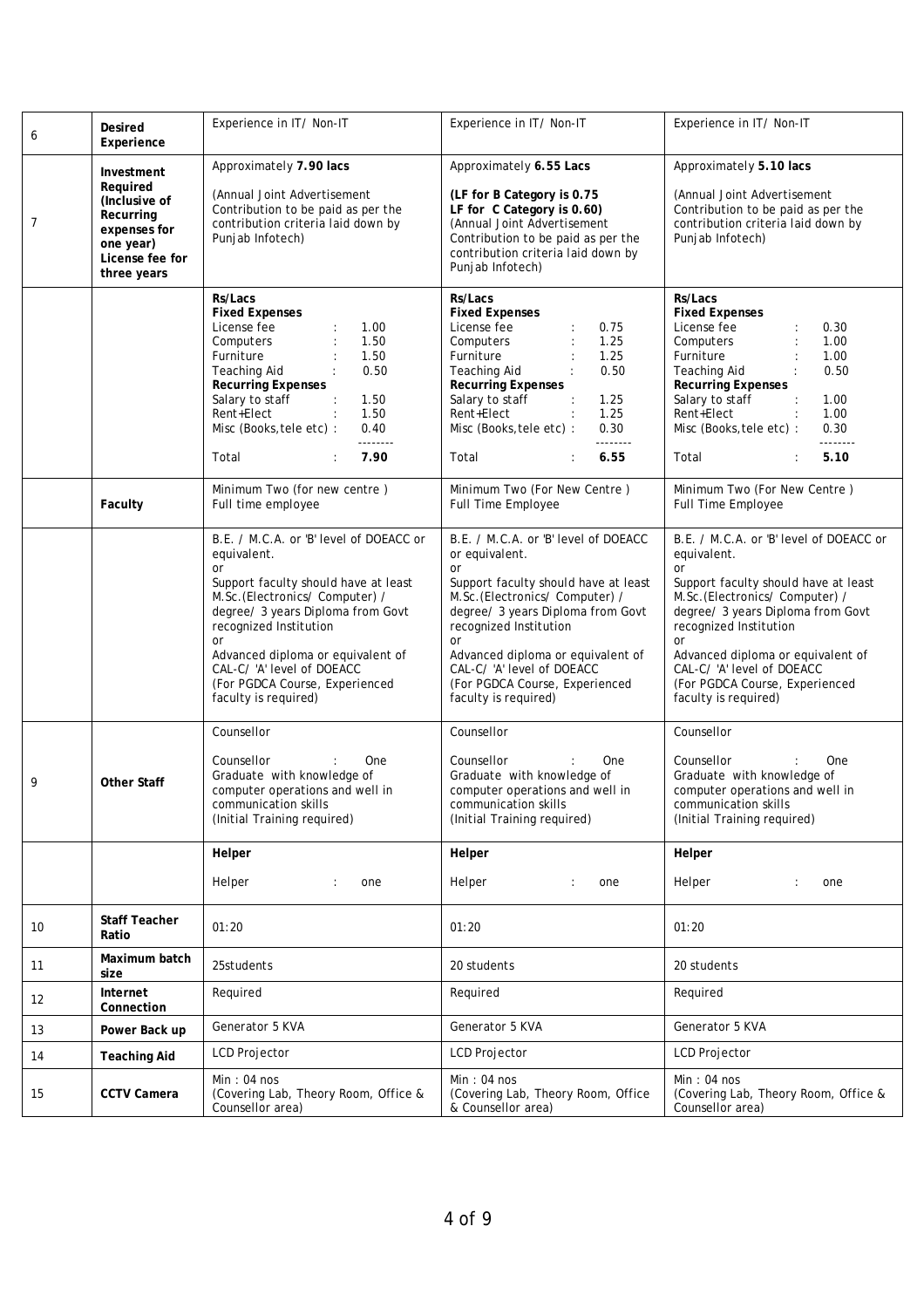## **INFRASTRUCTURE REQUIREMENT FOR CAL-C SOFTWARE & HARDWARE CENTRE**

| Sr No        | Infrastructure<br>Requirement                  | A                                                                                                                                                                  | <b>B&amp;C</b>                                                                                                                                             | D                                                                                                                                                                                                                                                                   |
|--------------|------------------------------------------------|--------------------------------------------------------------------------------------------------------------------------------------------------------------------|------------------------------------------------------------------------------------------------------------------------------------------------------------|---------------------------------------------------------------------------------------------------------------------------------------------------------------------------------------------------------------------------------------------------------------------|
| $\mathbf{1}$ | Area                                           | Minimum covered area 2200 sq ft<br>Class Room: 02 Nos<br>SW Labs: 02 Nos<br>HW Lab: 01 Nos<br><b>Counselling Area</b><br><b>Office Area</b><br><b>Library Area</b> | Minimum covered area 1800 sq ft<br>Class Room: 01 No<br>Labs: 01 Nos<br><b>Counselling Area</b><br><b>Office Area</b><br><b>Library Area</b>               | Minimum covered area 1500 sq ft<br>Class Room: 01 Nos<br>Labs: 01 No<br><b>Counselling Area</b><br><b>Office Area</b><br><b>Library Area</b>                                                                                                                        |
|              |                                                | Total<br>2200 Sq ft                                                                                                                                                | Total<br>1200 Sq ft                                                                                                                                        | Total<br>1500 Sq ft                                                                                                                                                                                                                                                 |
|              |                                                | Seating Capacity : Min 15-20 in one<br>class room                                                                                                                  | Seating Capacity : Min 15-20 in one<br>class room                                                                                                          | Seating Capacity : Min 15-20 in one<br>class room                                                                                                                                                                                                                   |
|              |                                                | Seating Capacity : Min 15-20 in one<br>Lab                                                                                                                         | Seating Capacity : Min 15-20 in one<br>Lab                                                                                                                 | Seating Capacity : Min 15-20 in one<br>Lab                                                                                                                                                                                                                          |
|              |                                                | Minimum15 Nos.                                                                                                                                                     | Minimum12Nos.                                                                                                                                              | Minimum 10 Nos.                                                                                                                                                                                                                                                     |
| 2            | No. of<br><b>Computers</b>                     | All PC's above Pentium IV                                                                                                                                          | All PC's above Pentium IV                                                                                                                                  | All PC's above Pentium IV                                                                                                                                                                                                                                           |
|              | Networking                                     | All Pcs to be Networked                                                                                                                                            | All Pcs to be Networked                                                                                                                                    | All Pcs to be Networked                                                                                                                                                                                                                                             |
|              |                                                | Min: 02 Printers                                                                                                                                                   | Min: 01 Printer                                                                                                                                            | Min: 01 Printer                                                                                                                                                                                                                                                     |
|              | Printer                                        | (All in One Printer: 01)                                                                                                                                           | (All in One Printer: 01)                                                                                                                                   | (All in One Printer: 01)                                                                                                                                                                                                                                            |
| 3            | Software                                       | Windows: Latest Version<br>MS Office: 2010 or Higher<br>Other Softwares: As per courses                                                                            | Windows: Latest Version<br>MS Office: 2010 or Higher<br>Other Softwares: As per courses                                                                    | Windows: Latest Version<br>MS Office: 2010 or Higher<br>Other Softwares: As per courses                                                                                                                                                                             |
|              | Hardware                                       | Discrete Trainer Board<br>⋗<br>Digital Trainer Board<br>➤<br>SMPS trainer board<br>Bread Board Trainer kit<br>CRO<br>⋗<br><b>Dual Trace</b>                        | Discrete Trainer Board<br>≻<br>Digital Trainer Board<br>➤<br>SMPS trainer board<br>➤<br>Bread Board Trainer kit<br>≻<br>CRO<br>Dual Trace                  | Discrete Trainer Board<br>⋗<br>Digital Trainer Board<br>➤<br>SMPS trainer board<br>Bread Board Trainer kit<br>CRO<br>≻<br>Tool kit (5) Minimum 01 set for every 25 stadents (5) Minimum 01 set for every 25 oxtludien(5s) Minimum 01 set for every 25<br>Dual Trace |
| 4            | Library                                        | Minimum 50 nos. of books on Software<br>& developing                                                                                                               | Minimum 30 nos of books on<br>Software & developing                                                                                                        | Minimum 25 nos of books on Software<br>& developing                                                                                                                                                                                                                 |
| 5            | <b>Desired</b><br>qualification of<br>promoter | B.E. / MCA / MBA / Post Graduate /<br>Graduate / Diploma in computers<br>or<br>Three year diploma in electronic and<br>communication / Computer Science            | B.E. / MCA / MBA / Post Graduate /<br>Graduate / Diploma in computers<br>or<br>Three year diploma in electronic<br>and communication / Computer<br>Science | B.E / MCA / MBA / Post Graduate /<br>Graduate / Diploma in computers<br>0r<br>Three year diploma in electronics and<br>communication / Computer Science                                                                                                             |